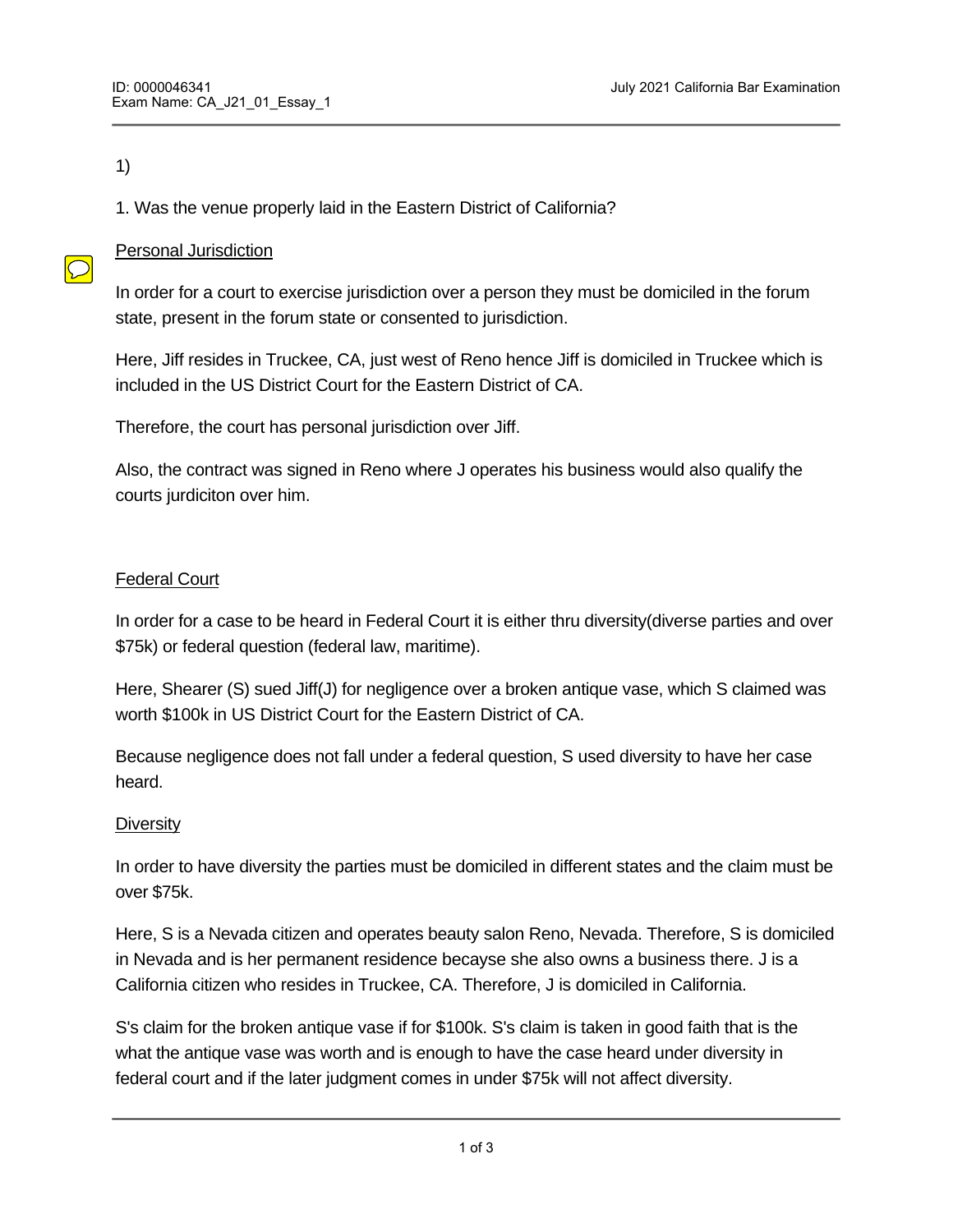Therefore, the matter between S and J was properly brought to the US District Court for the Eastern District of CA, which includes Truckee.

# 2**. Did the court err in denying Shearer's motion to compel?**

#### Motion to Compel

A motion to compel is used typically to obtain evidence that from the other side/party that has been requested during discovery or if the other party is preventing or not providing necessary evidence.

#### **Hearsay**

 $\bigcirc$ 

Is an out of court statement offered to prove the truth of the matter asserted.

Hearsay is inadmissible unless an exception is applicable.

The evaluations completed by J's customers may be considered hearsay because they are docuemnts containing statements by J's customers during the normal course of business and not for this particular case and out of court.

#### Best Evidence Rule

Documents may be admitted when available as originals or copies of originals as long as they can be authenticated.

Here, the evaluation were in J's possession and custodianship and because he collects them follwng servces to customers, he can authenticate them.

Therefore, the evaluations could be admitted using the best evidence rule.

#### Document Evidence

During trials, document evidence may be used under certain conditions. Whether it is for witness recollection, business records, reports, etc.

#### Business Record

In order for a business record to be admitted, the record must have been completed by a person with personal knowledge contemporaneous to the work or "event" and held by a record keeper.

Here, J requests that customers submit written evaluations of his services so he can monitor their satisfaction.